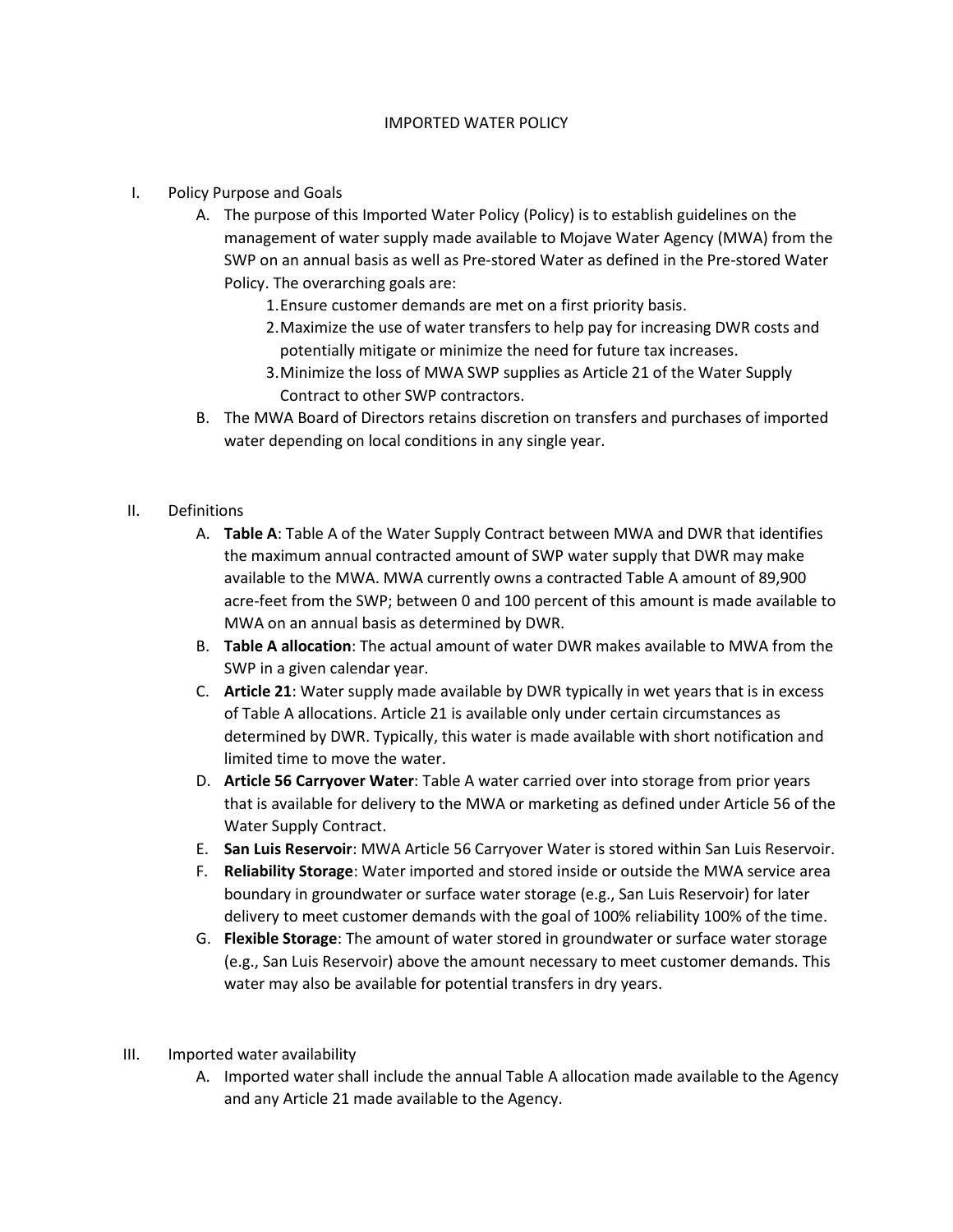- B. DWR establishes annual Table A allocations for the calendar year. The first allocation is typically established in December for the following calendar year. DWR updates the allocation as frequently as once a month through May. MWA may schedule water for delivery through the year based on the current allocation.
- C. DWR may determine at any time that Article 21 supplies may become available, for which the Agency can indicate request of such water at such time. The amount of water made available to the Agency in this way would be determined by DWR pursuant to Article 21 of the Water Supply Contract. Due to the limited time constraints associated with Article 21, the General Manager in consultation with the President of the MWA Board of Directors will maintain authority on decisions to purchase and deliver this water, and this action will be reported to the full Board of Directors at the soonest meeting of the Board.
- IV. Imported water management prioritization:
	- A. For allocations of 76% and above: In year types like this, certain constraints will dictate how we manage water in these years due to the abundance of water made available. Constraints are typically capacity, either in the SWP system especially in the East Branch, as well as our local infrastructure, and recharge capacity constraints both inside and outside our service area. The major constraint on how much MWA purchases and delivers depends on the Agency's financial condition at the time.
		- 1.First, MWA will transfer imported water to satisfy all partner agreement obligations in accordance with the terms of those agreements. These obligations may include, but are not limited to:
			- 1. Multi-year transfers
			- 2. Storage agreement returns in lieu of pump-back (MWD Storage Agreement)
		- 2.Next, MWA will MWA will import water to satisfy the Reliability Storage amounts in each MWA storage location as set forth in the Pre-stored Water Policy to meet MWA imported water obligations.
		- 3.Next, MWA will store water in Flexible Storage, including addition to carryover water storage within San Luis Reservoir subject to the limitations in Article 56 of the Water Supply Contract and external groundwater banks. The extent to which water is imported to Flexible Storage instead of transferred shall be based on an assessment that includes, but is not limited to, the following considerations:
			- a. Current Flexible Storage amounts;
			- b. MWA operational flexibility goals; and
			- c. Financial limitations.
		- 4. Next, MWA will pursue spot market transfers of imported water.
		- 5.Finally, MWA will lose any remaining Table A water as Article 21 of the Water Supply Contract. Although the goal of this Policy is to mitigate loss of Table A, in some extraordinarily wet years this may be unavoidable.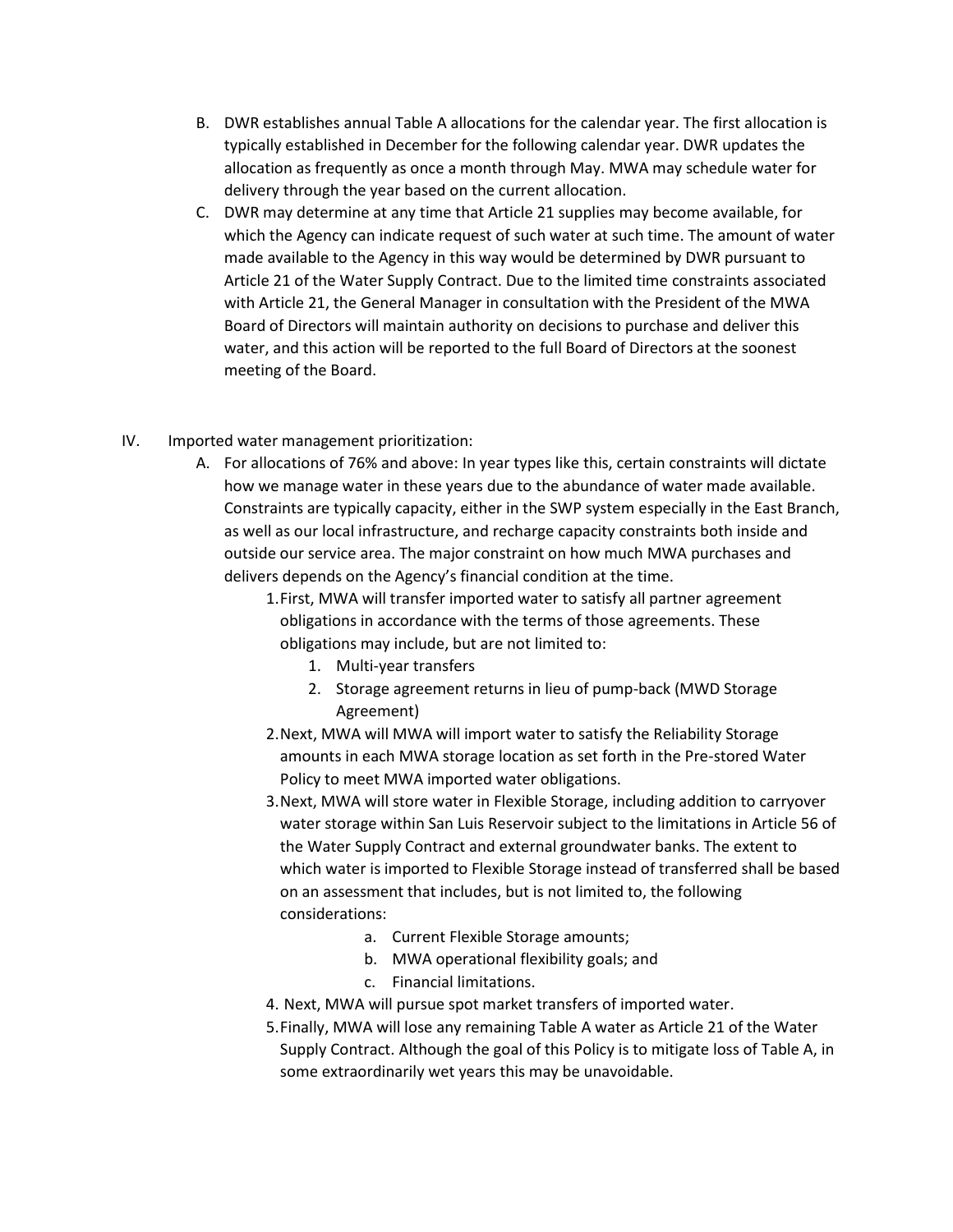- B. For allocations between 56% and 75%: Under these year types, there are limited transfer market buyers for water, price for water in the transfer market is lower, and capacity constraints may exist to a lesser degree. Again, the major constraint on how much MWA purchases and delivers depends on the Agency's financial condition at the time.
	- 1.First, MWA will transfer imported water to satisfy all partner agreement obligations in accordance with the terms of those agreements. These obligations may include, but are not limited to:
		- 1. Multi-year transfers
		- 2. Storage agreement returns in lieu of pump-back (MWD Storage Agreement)
	- 2.Next, MWA will MWA will import water to satisfy the Reliability Storage amounts in each MWA storage location as set forth in the Pre-stored Water Policy to meet MWA imported water obligations.
	- 3.Next, MWA will store water in Flexible Storage, including addition to carryover water storage within San Luis Reservoir subject to the limitations in Article 56 of the Water Supply Contract, limited to areas where this water can be marketed. The extent to which water is imported to Flexible Storage instead of transferred shall be based on an assessment that includes, but is not limited to, the following considerations:
		- a. Current Flexible Storage amounts;
		- b. MWA operational flexibility goals; and
		- c. Financial limitations.
	- 4.Next, MWA will pursue spot market transfers of imported water.
	- 5.Next, MWA will store water in Flexible Storage accounts within our local groundwater basins.
- C. For allocations between 31% and 55%: Transfer market demand for water increases, but there is still a limited buyer pool. Price for water is higher than in the above allocation year. In this scenario, MWA is focused on meeting reliability storage prior to pursuing spot market transfers.
	- 1.First, MWA will transfer imported water to satisfy all partner agreement obligations in accordance with the terms of those agreements. These obligations may include, but are not limited to:
		- 1. Multi-year transfers
		- 2. Storage agreement returns in lieu of pump-back (MWD Storage Agreement)
	- 2.Next, MWA will MWA will import water to satisfy the Reliability Storage amounts in each MWA storage location as set forth in the Pre-stored Water Policy to meet MWA imported water obligations.
	- 3.Next, MWA will pursue spot market transfers of imported water.
	- 4.Next, MWA will store water in Flexible Storage, including addition to carryover water storage within San Luis Reservoir subject to the limitations in Article 56 of the Water Supply Contract, limited to areas where this water can be marketed. The extent to which water is imported to Flexible Storage instead of transferred